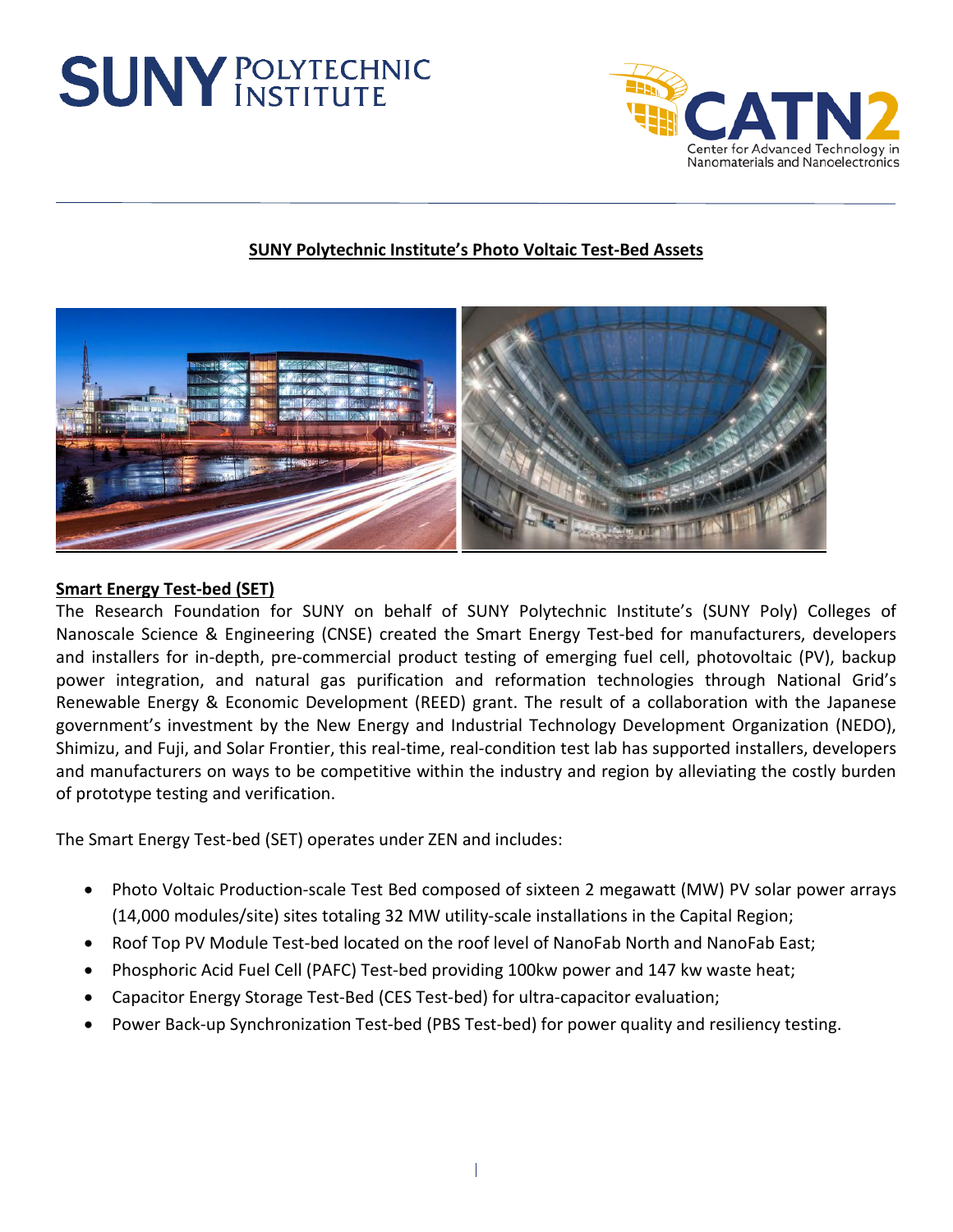### **Photo Voltaic Production-scale Test-bed (PVP Test-bed)**

The 32 MW of offsite PV installations are being leveraged as test-beds that are monitoring a distributed utilityscale PV installation while creating an interactive web portal to house the data for educational and research purposes. Data points for each site includes power output (for each inverter), time of day (15 minutes intervals), hour angle of the sun, temperature at 2 and 9 meters off the ground, array tilt, array azimuth angle, declination angle, incidence angle, latitude and longitude, relative humidity, precipitation, wind speed and direction, solar insolation, and others.

### *Copper Indium Gallium Selenide (CIGS) Solar Array Evaluation Project*

SET is composed of one ~2MW PV array system using Copper Indium Gallium Selenide (CIGS) thin film technology using 14,000 panels, and one ~2MW PV array system using widely used crystal silicon (cSi). While cSi PV has higher efficiency than CIGS during full sun exposure, CIGS thin film solar cells offer increased power generation during cloudy conditions. SET is operating a production-level (2MW/each) side-by-side comparison in Oppenheim New York located in the Amsterdam area of the Mohawk Valley in order to compare the effects of cloudy weather on production and to discover which performs "better" in terms of price, weight, size, etc. Application of machine learning will then be applied to predict the performance of each technology for different locations in the nation.

Specific details about the panels are:

Oppenheim North (cSi) - 1,942.56 kW

- Module Type (Quantity) JA Solar JAM6(K)-72-355/PR (5,472)
- Inverter Type (Quantity) Sungrow SG60KU-M 66kW (21)
- Crystalline Si
- Array Tilt 30 degrees

Oppenheim South (CIGS) - 2,310.00 kW

- Module Type (Quantity) Solar Frontier SF-165-S (14,000)
- Inverter Type (Quantity) Sungrow SG60KU-M 66kW (30)
- CIS
- Array Tilt 25 degrees



**2.0 MW CIGS (Left) and c-Si (Right) PV installations in Oppenheim, NY.**